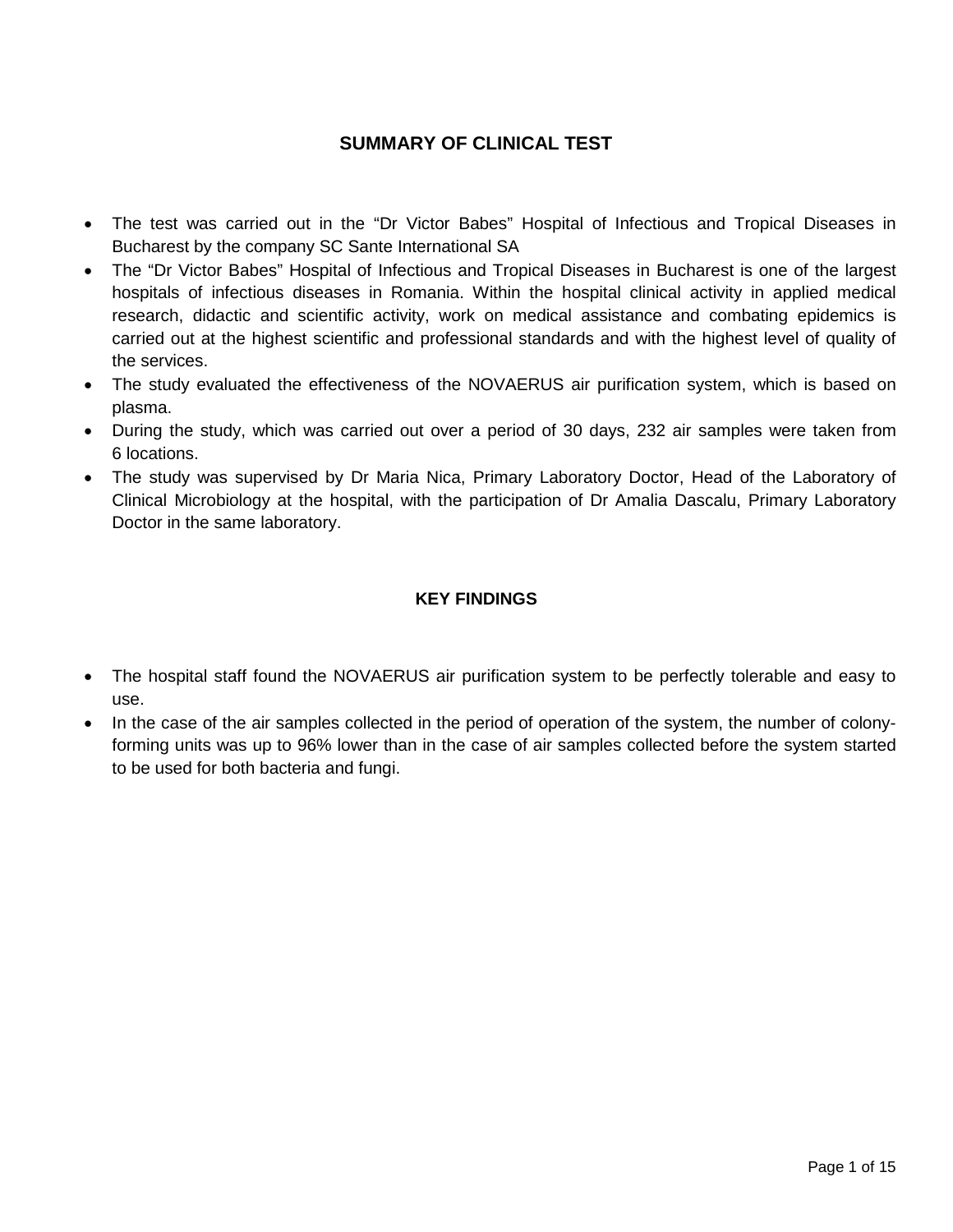# **TEST REPORT**

## **Evaluation of the NOVAERUS NV 200 and NV 800 air purification systems**

| Current phase of the test:                  | Complete                                                                                         |
|---------------------------------------------|--------------------------------------------------------------------------------------------------|
| <b>Product tested:</b>                      | Novaerus air purification system based on plasma, models                                         |
|                                             | NV 200 and NV 800                                                                                |
| Location in which the test was carried out: | The "Dr V. Babes" Hospital of Infectious and Tropical Diseases<br>in Bucharest                   |
| Test coordinator from the hospital:         | Dr Maria Nica – Primary Laboratory Doctor and Head of the<br>Laboratory of Clinical Microbiology |
|                                             | Dr Amalia Dascalu - Primary Laboratory Doctor                                                    |
| Company:                                    | SC Sante International SA - Bd. Mihai Bravu no. 7, Sector 2,<br><b>Bucharest</b>                 |
| Person from the company responsible         |                                                                                                  |
| for the test:                               | Teodora Dragu - Product Manager                                                                  |
|                                             | Vitorio Mihai - Sales Manager                                                                    |
| Period in which the test is carried out:    | 20 November - 23 December 2014                                                                   |
| Date of report:                             | 20 January 2015                                                                                  |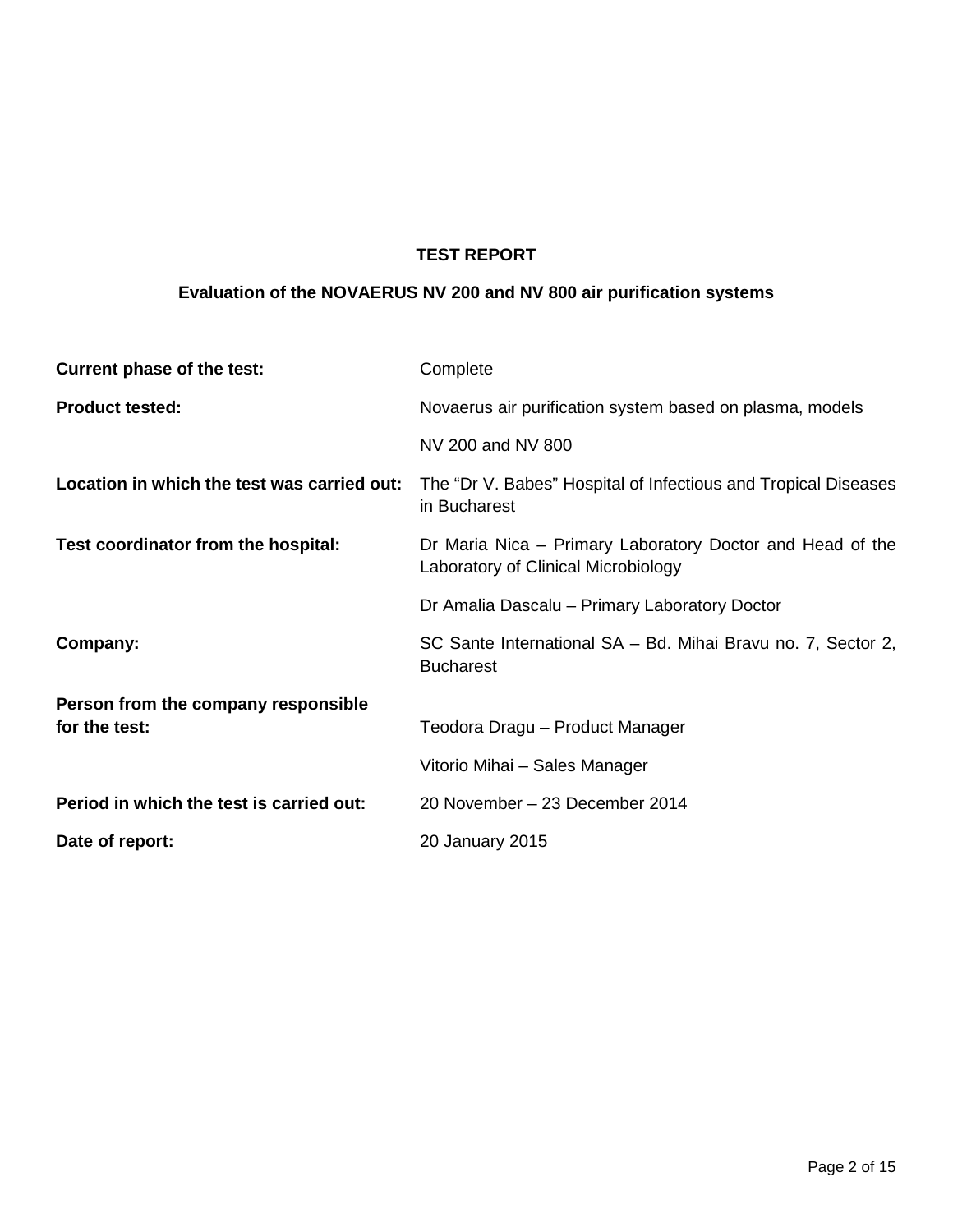#### **1. SUMMARY**

| Title of the study:                                            | Evaluation of the Novaerus model NV 200 and NV 800 air purification systems                                               |
|----------------------------------------------------------------|---------------------------------------------------------------------------------------------------------------------------|
| <b>Entity carrying out the test: SC Sante International SA</b> |                                                                                                                           |
| <b>Test locations:</b>                                         | Medical and administrative areas at the "Dr V. Babes" Hospital of Infectious and<br><b>Tropical Diseases in Bucharest</b> |
| Test period:                                                   | 20 November - 23 December 2014                                                                                            |

#### **Objectives:**

- Evaluation of the effect of the air purification system on the microbial load of the ambient air
- Comparison of the effectiveness of the purification system over the test period
- Evaluation of the ease of use of the system and the tolerance of this in the environment

#### **2. METHODOLOGY:**

The test was carried out in the "Dr V. Babes" Hospital of Infectious and Tropical Diseases in Bucharest to evaluate the effectiveness of the Novaerus model NV 200 and NV 800 air purification systems.

The test was carried out in practical and current activity conditions and involved three stages:

#### **1. Selecting test zones/locations and establishing the number of Novaerus systems needed**

The test locations were determined by mutual agreement between the hospital management and S.C. Sante International SA team.

Six locations were used in the department of financial accounting, laboratory of clinical microbiology and ICU as follows:

- Department of financial accounting  $-1$  location
- Laboratory of clinical microbiology: 2 locations (Mycobacteria diagnostic laboratory and annex to this room in which samples are stored from the Mycobacteria diagnostic laboratory)
- ICU: 3 locations (patient room no. 1, ICU emergency laboratory and room for medical staff)

The number of Novaerus systems used for the test was established by the SC Sante International SA team depending on the volume of the location and the degree of risk of the area in which the systems were installed.

Eight systems were installed for the test, as follows:

- Department of financial accounting (dimensions of the room  $l \times w \times h$ : approx. 6  $\times$  6  $\times$  4 m; room volume approx. 144 m $3$ ) – 2 Novaerus NV 800 systems
- Mycobacteria diagnostic laboratory (dimensions of the room  $l \times w \times h$ : approx. 5 x 3 x 2.5 m; room volume approx.  $37.5 \text{ m}^3$ ) – 1 Novaerus NV 800 system
- Annex for the storage of samples (dimensions of the room  $l \times w \times h$ : approx.  $3 \times 2 \times 2.5$  m; room volume approx. 15 m<sup>3</sup>) – 1 Novaerus NV 200 system
- Patient room no. 1 ICU (dimensions of the room  $l \times w \times h$ : approx. 5 x 5 x 5 m; room volume approx. 125 m<sup>3</sup>) – 2 Novaerus NV 800 systems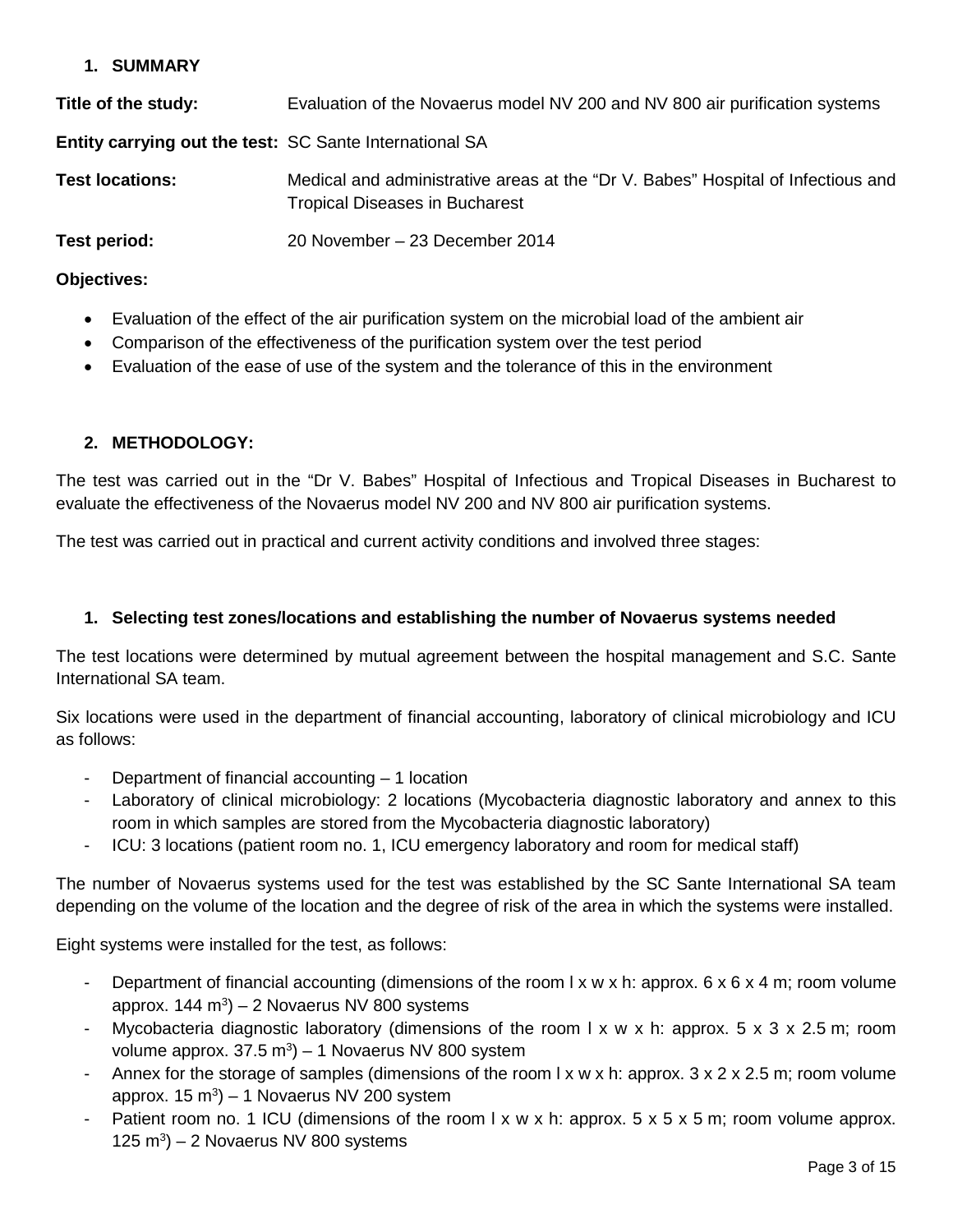- Emergency ICU laboratory (dimensions of the room l x w x h: approx. 3.5 x 2 x 4 m; room volume approx. 28 m<sup>3</sup>) – 1 Novaerus NV 200 system
- Room for ICU medical staff (dimensions of the room  $x \wedge y \times x$  h: approx.  $4 \times 3 \times 4$  m; room volume approx.  $48 \text{ m}^3$ ) – 1 Novaerus NV 800 system

The systems were installed on the walls at a height of approximately 2 m above the ground in locations with as few access routes (entrances/exits) as possible and preferably without a current flow and an excess of fresh air.

Each system was tested over a period of four weeks, broken down into two periods as follows:

Period 1 2 weeks system on Period 2 2 weeks system off

#### 2. **Determination of the test points and the collection time**

After choosing the locations for the test to be carried out and the systems to be installed, several individual fixed testing points were established, from which air samples were collected and which were marked on a flat surface.

An important criterion when determining the fixed testing points was the uniformity of these so representative samples of the air in the location selected for the test could be collected.

The fixed collection points were selected so as to not be too close to one another or in an area with direct current from air conditioning or other sources of possible pollution of the air in the room. The air samples were collected at the same time of day, between 2 p.m. and 4 p.m., as more intense activity (such as changing the bed linen) could cause a dramatic increase in the number of pathogenic agents in the air.

### **3. Methodology of the collection and processing of the samples**

The number of fixed collection points for each location selected was as follows:

- Department of financial accounting  $-5$  fixed collection points
- Mycobacteria diagnostic laboratory  $-5$  fixed collection points
- Annex for the storage of samples  $-2$  fixed collection points
- Patient room no. 1 ICU 5 fixed collection points
- Emergency ICU laboratory  $2$  fixed collection points
- Room for ICU medical staff 3 fixed collection points

Over the course of the 30 days during which the test was carried out, air samples were collected 4 times from each location selected.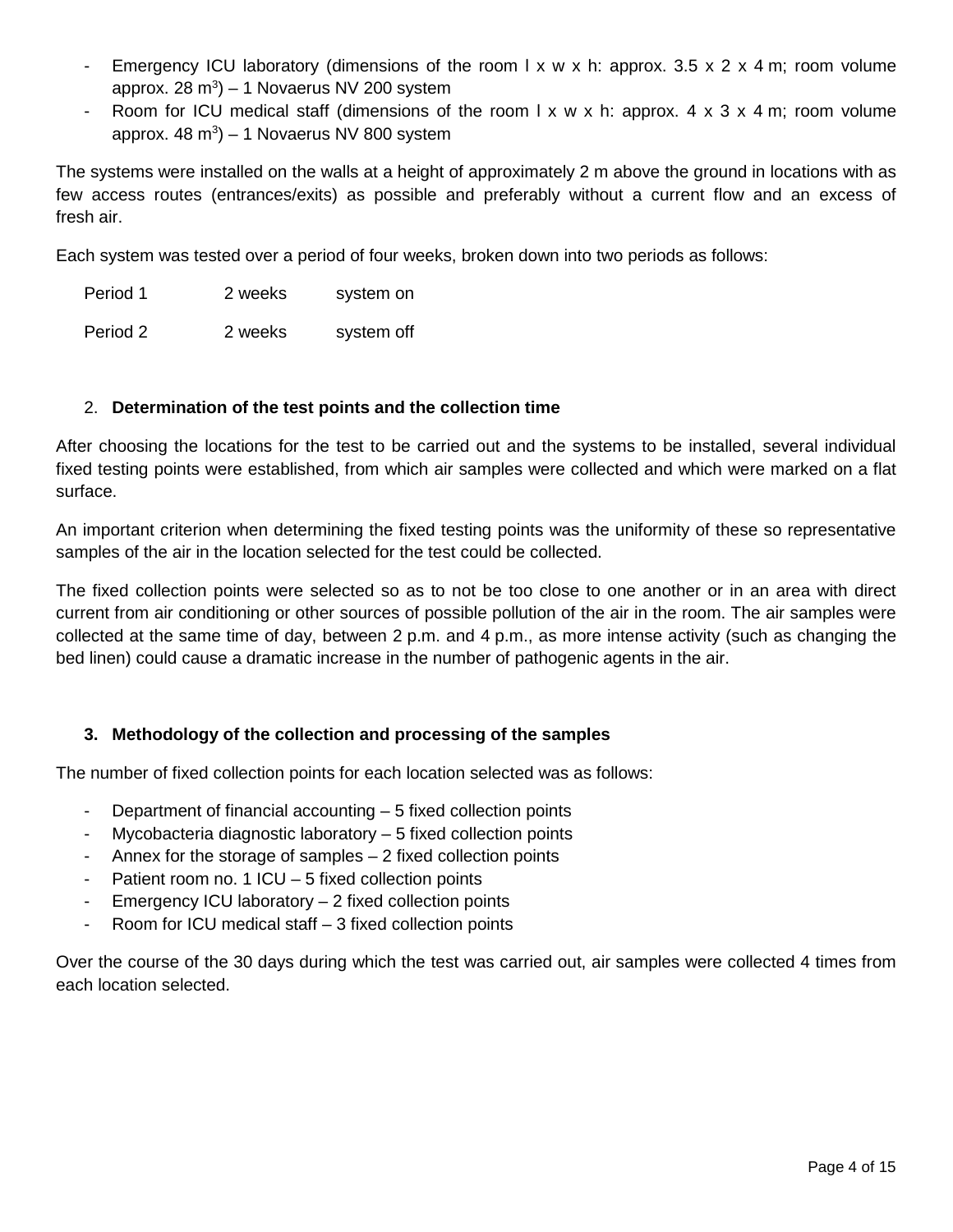#### **CHRONOLOGY OF THE COLLECTION OF THE SAMPLES**

|                     | Day 0          | Day 7                      | Day 14                      | <b>Day 30</b>    |
|---------------------|----------------|----------------------------|-----------------------------|------------------|
| <b>Test T0</b>      | Control sample |                            |                             |                  |
| <b>Test T1</b>      |                | Immediate effect<br>sample |                             |                  |
| Test T <sub>2</sub> |                |                            | Maintenance<br>level sample |                  |
| <b>Test T3</b>      |                |                            |                             | Negative control |

The air samples were collected at four times:

- Time T0 samples collected on day 1, before the machines are started, representing the initial level of biological load from which the measurement of the effectiveness of the Novaerus plasma system starts.
- Time T1 samples collected on day 7 of the test being carried out (after the machines have been working for one week). These samples represent the immediate effect of the Novaerus plasma system on the level of bio-pathogenic load of the air.
- Time T2 samples collected on day 14 (2 after the machines have been working for two weeks), representing the maximum level of reduction in colony-forming units which can be reached by the permanent use of the Novaerus plasma system in the test environment selected.

Although the functioning of the Novaerus system will continue to reduce the level of bio-pathogenic load of the air in the test environment selected after this point, the bio-destructive effect of this system will have been sufficiently demonstrated after a period of 14 days of testing to be able to establish a *minimum* value for the reduction in the number of germs.

After time T2, ALL of the systems were switched off, enabling the negative control to be able to be taken at time T3.

• Time T3 – samples collected on day 30 (two weeks after the systems were switched off), representing the negative control test, through which the potential relapse in the level of bio-pathogenic load to the values measured prior to installation of the air purification system can be evaluated.

### **METHODOLOGY OF THE COLLECTION OF SAMPLES: BACTERIA AND FUNGI**

The selection of the location for the test to be carried out is particularly important. The entry of air into the room (doors, windows, air conditioning systems etc.) was taken into account when selecting the sample collection points.

In order to analyse the total number of bacterial and fungal colonies, the air samples (500 litres) were collected and filtered using the air testing equipment MAS-100 (Merck, Germany).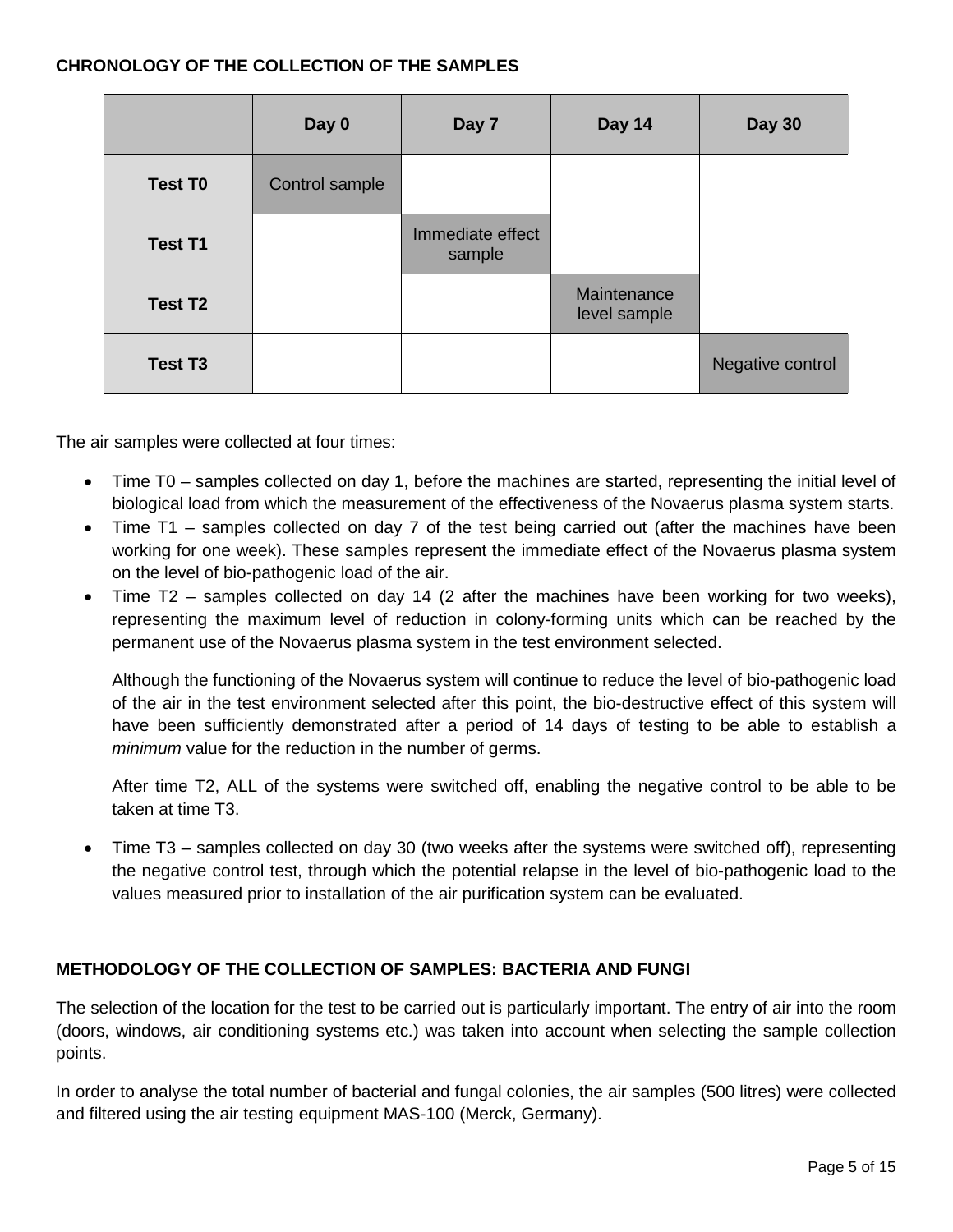The culture media used were TSA (tryptone soya agar) for bacteria and Sabouraud glucose extract agar for fungi (provider = Merck, Germany).

The following standard protocol was observed for each collection:

- 1. The collection equipment was positioned in the location selected at a height of 1 m above the ground.
- 2. The volume of air desired for the sample was selected (500 litres).
- 3. The collection equipment and hands were disinfected using an isopropanol-based product.
- 4. A Petri dish containing the culture medium was introduced into the equipment.
- 5. The collection equipment was closed and sealed.
- 6. The collection equipment was activated.
- 7. Once the sample had been collected, the Petri dish was removed from the equipment, the sample was identified with all of the necessary data and placed in an isothermic refrigerator bag.

The samples were transported to the laboratory within no more than two hours of collection at a temperature of between +5º and -3ºC.

The samples were incubated at +36ºC for a period of five days in the case of bacteria and at +26ºC for a period of up to seven days in the case of fungi.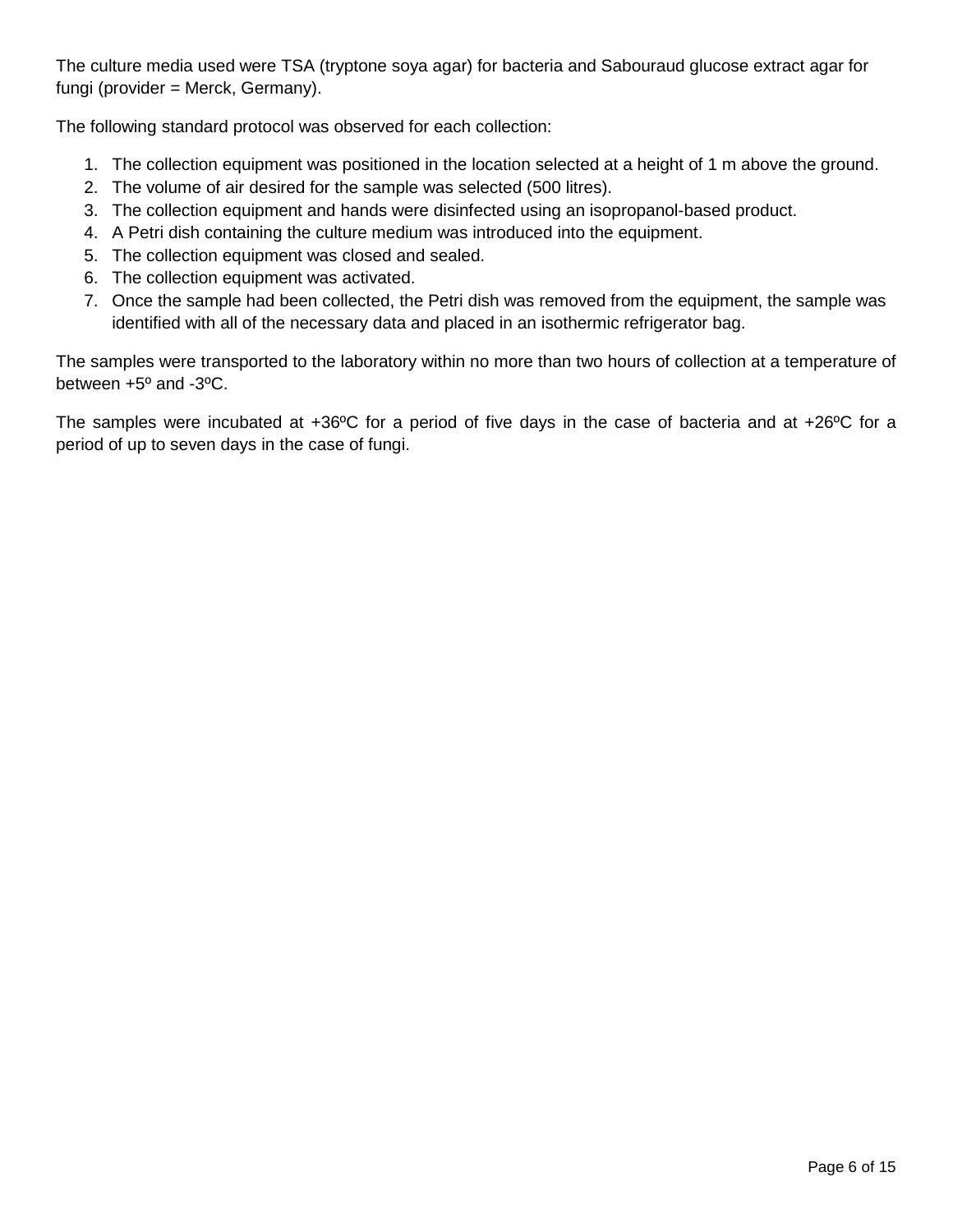### **3. RESULTS OF THE LABORATORY TESTS**

All of the samples collected were processed in the clinical microbiology laboratory at the "Dr V. Babes" Hospital of Infectious and Tropical Diseases in Bucharest.

The results of the test are set out in the tables below.

#### **Table 1: Number of fungal CFUs in the ambient air samples**

*Location:* ICU *Sample collection:* filtration method *Culture medium:* Sabouraud agar

|                                  | Number of<br><b>CFU<sub>s</sub></b> | Number of<br><b>CFU<sub>s</sub></b> | Number of<br><b>CFU<sub>s</sub></b> | Number of<br><b>CFU<sub>s</sub></b> |
|----------------------------------|-------------------------------------|-------------------------------------|-------------------------------------|-------------------------------------|
|                                  | T0                                  | Τ1                                  | T2                                  | T3                                  |
|                                  | (Day 1)                             | (Day 7)                             | (Day 14)                            | (Day 30)                            |
| <b>Location/collection point</b> |                                     |                                     |                                     |                                     |
|                                  |                                     |                                     |                                     |                                     |
| Emergency laboratory 1           | 52                                  | 58                                  | 26                                  | 90                                  |
| Emergency laboratory 2           | 26                                  | 66                                  | 30                                  | 80                                  |
| Doctors' room 3                  | 70                                  | 38                                  | 26                                  | 76                                  |
| Doctors' room 4                  | 48                                  | 22                                  | 22                                  | 52                                  |
| Doctors' room 5                  | 36                                  | 22                                  | 26                                  | 56                                  |
| Patient room 6                   | 58                                  | 28                                  | 28                                  | 68                                  |
| Patient room 7                   | 44                                  | 32                                  | 24                                  | 52                                  |
| Patient room 8                   | 46                                  | 30                                  | 20                                  | 38                                  |
| Patient room 9                   | 60                                  | 14                                  | 24                                  | 54                                  |
| Patient room 10                  | 66                                  | 26                                  | 20                                  | 48                                  |



Over the course of the weeks T0-T1, in the ICU emergency laboratory the machine was accidentally covered with a deposit of sanitary material so it was unable to function under the appropriate conditions. The samples collected in points 1 and 2 at the time T1 presented elevated numbers of fungal CFUs.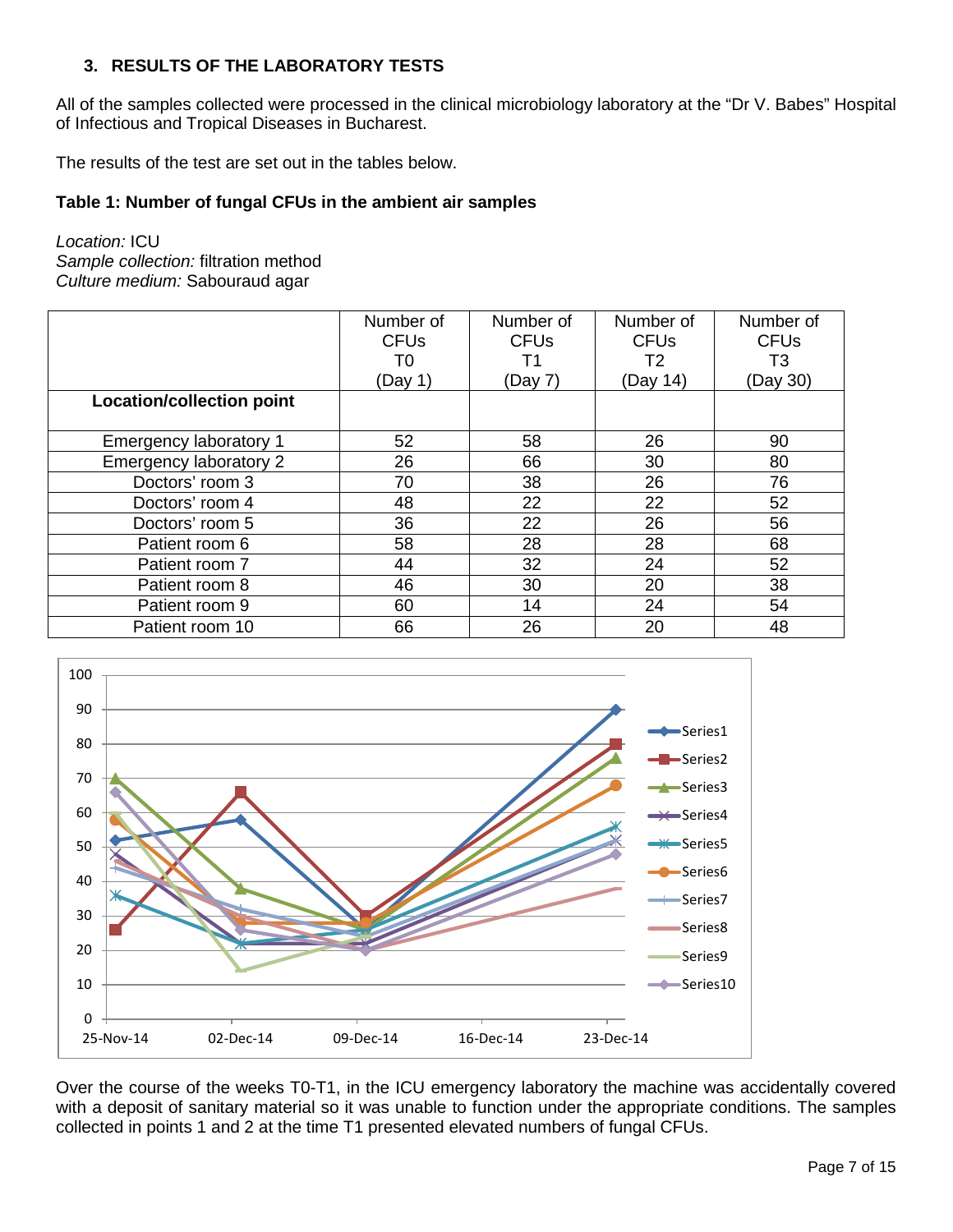#### **Table 2: Number of bacterial CFUs in the ambient air samples**

*Location:* ICU *Sample collection:* filtration method *Culture medium:* TSA

|                                  | Number of<br><b>CFU<sub>s</sub></b> | Number of<br><b>CFU<sub>s</sub></b> | Number of<br><b>CFU<sub>s</sub></b> | Number of<br><b>CFU<sub>s</sub></b> |
|----------------------------------|-------------------------------------|-------------------------------------|-------------------------------------|-------------------------------------|
|                                  | T0                                  | Τ1                                  | T2                                  | T3                                  |
| <b>Location/collection point</b> | (Day 1)                             | (Day 7)                             | (Day 14)                            | (Day 30)                            |
|                                  |                                     |                                     |                                     |                                     |
| Emergency laboratory 1           | 80                                  | 70                                  | 50                                  | 124                                 |
| Emergency laboratory 2           | 45                                  | 78                                  | 40                                  | 140                                 |
| Doctors' room 3                  | 40                                  | 190                                 | 48                                  | 84                                  |
| Doctors' room 4                  | 35                                  | 166                                 | 50                                  | 72                                  |
| Doctors' room 5                  | 38                                  | 256                                 | 30                                  | 96                                  |
| Patient room 6                   | 60                                  | 96                                  | 60                                  | 70                                  |
| Patient room 7                   | 76                                  | 70                                  | 36                                  | 56                                  |
| Patient room 8                   | 84                                  | 124                                 | 38                                  | 78                                  |
| Patient room 9                   | 100                                 | 130                                 | 40                                  | 130                                 |
| Patient room 10                  | 56                                  | 90                                  | 20                                  | 108                                 |



Over the course of the weeks T0-T1, in the ICU emergency laboratory the machine was accidentally covered with a deposit of sanitary material so it was unable to function under the appropriate conditions. The samples collected in points 1 and 2 at the time T1 presented elevated numbers of bacterial CFUs.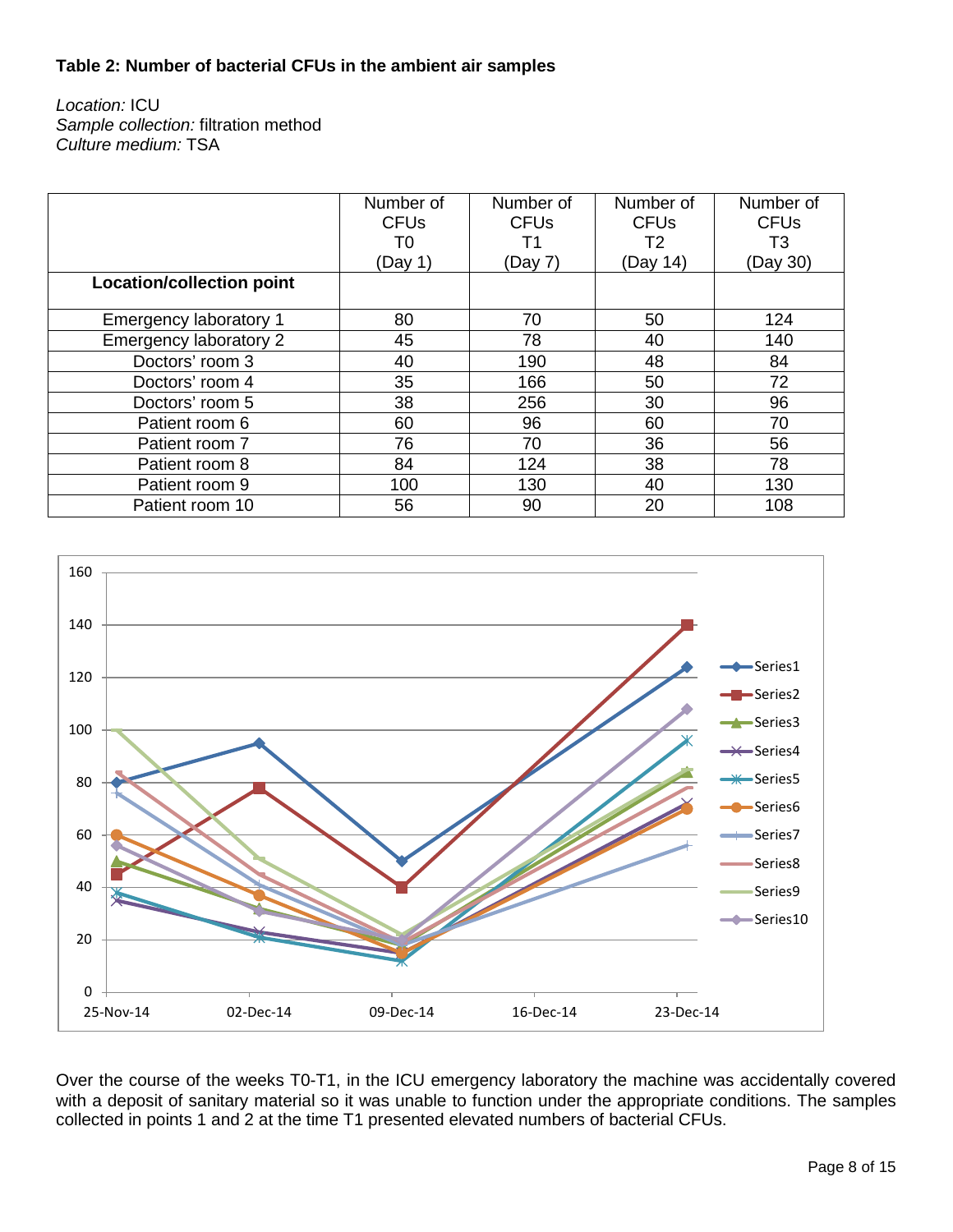## **Table 3: Number of fungal CFUs in the ambient air samples**

*Location:* Department of financial accounting *Sample collection:* filtration method *Culture medium:* Sabouraud agar

|                         | Number of<br><b>CFUs</b><br>T0 | Number of<br><b>CFUs</b><br>Τ1 | Number of<br>CFU <sub>s</sub> T <sub>2</sub><br>(Day 14) | Number of<br><b>CFUs</b><br>T3 |
|-------------------------|--------------------------------|--------------------------------|----------------------------------------------------------|--------------------------------|
|                         | (Day 1)                        | (Day 7)                        |                                                          | (Day 30)                       |
| <b>Collection point</b> |                                |                                |                                                          |                                |
|                         |                                |                                |                                                          |                                |
| Point 1                 | 68                             | 46                             | 20                                                       | 40                             |
| Point 2                 | 74                             | 52                             | 24                                                       | 42                             |
| Point 3                 | 60                             | 36                             | 16                                                       | 26                             |
| Point 4                 | 57                             | 48                             | 20                                                       | 48                             |
| Point 5                 | 69                             | 60                             | 20                                                       | 30                             |

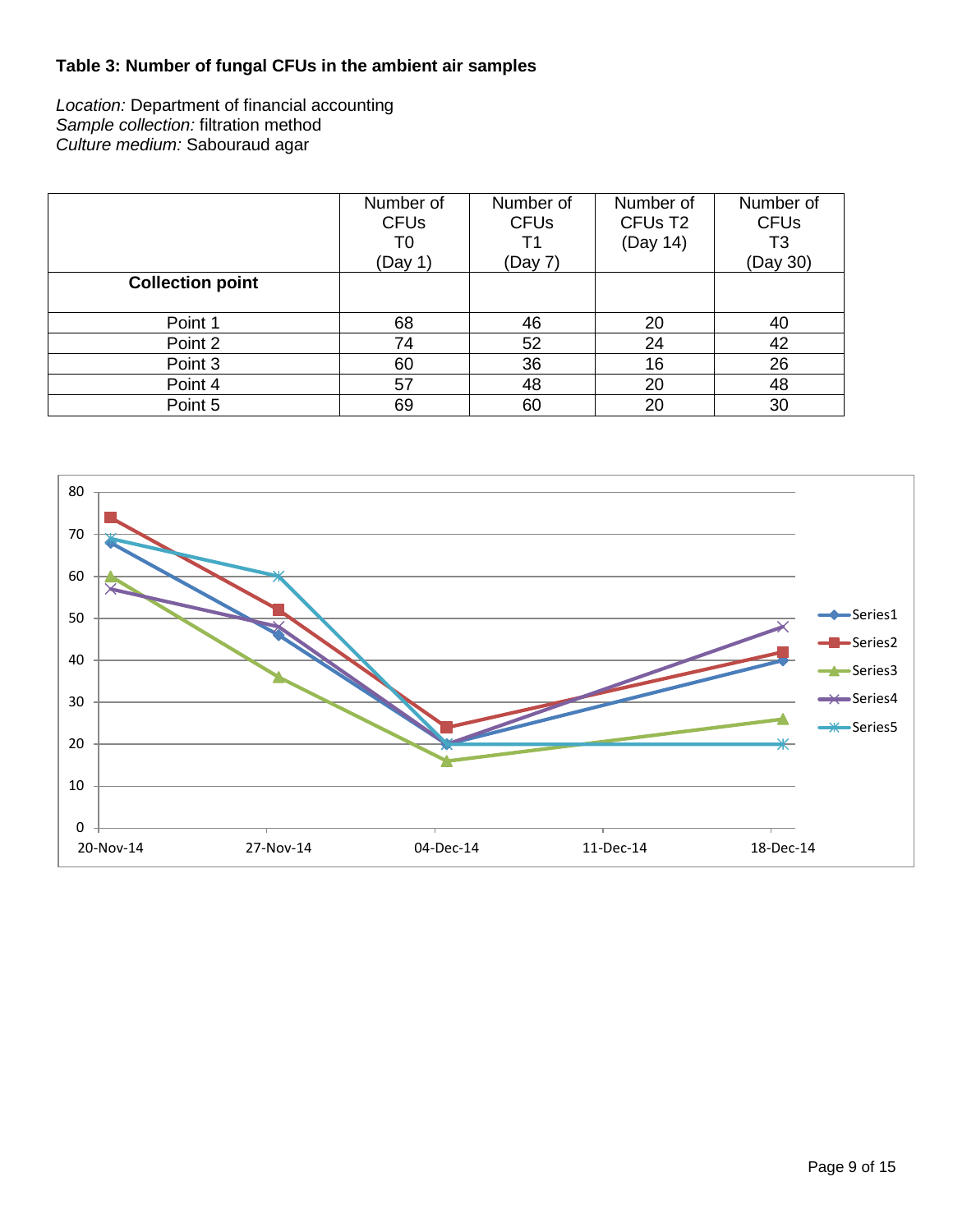### **Table 4: Number of bacterial CFUs in the ambient air samples**

*Location:* Department of financial accounting *Sample collection:* filtration method *Culture medium:* TSA

|                         | Number of<br><b>CFUs</b><br>T0<br>(Day 1) | Number of<br><b>CFUs</b><br>Τ1<br>(Day 7) | Number of<br>CFU <sub>s</sub> T <sub>2</sub><br>(Day 14) | Number of<br><b>CFUs</b><br>T3<br>(Day 30) |
|-------------------------|-------------------------------------------|-------------------------------------------|----------------------------------------------------------|--------------------------------------------|
| <b>Collection point</b> |                                           |                                           |                                                          |                                            |
| Point 1                 | 80                                        | 70                                        | 40                                                       | 290                                        |
| Point 2                 | 95                                        | 75                                        | 20                                                       | 300                                        |
| Point 3                 | 100                                       | 48                                        | 30                                                       | 276                                        |
| Point 4                 | 105                                       | 60                                        | 40                                                       | 220                                        |
| Point 5                 | 80                                        | 62                                        | 56                                                       | 210                                        |

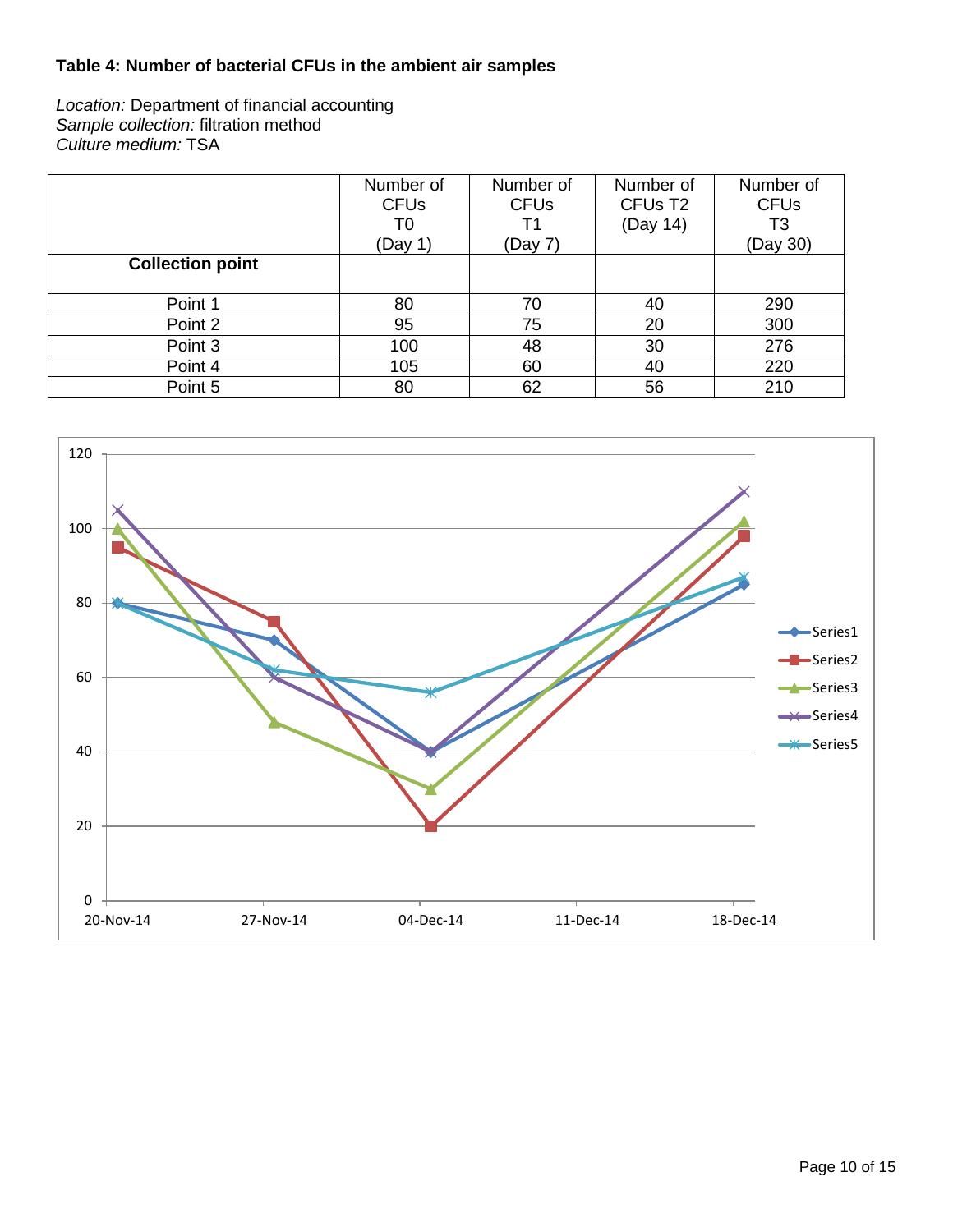## **Table 5: Number of fungal CFUs in the ambient air samples**

*Location:* Mycobacteria diagnostic laboratory *Sample collection:* filtration method *Culture medium:* Sabouraud agar

|                                  | Number of<br><b>CFUs</b> | Number of<br><b>CFUs</b> | Number of<br>CFU <sub>s</sub> T <sub>2</sub> | Number of<br><b>CFUs</b> |
|----------------------------------|--------------------------|--------------------------|----------------------------------------------|--------------------------|
|                                  | T0                       |                          | (Day 14)                                     | T3                       |
|                                  | (Day 1)                  | (Day 7)                  |                                              | (Day 30)                 |
| <b>Location/collection point</b> |                          |                          |                                              |                          |
|                                  |                          |                          |                                              |                          |
| MT laboratory 1                  | 40                       | 6                        | 6                                            | 22                       |
| MT laboratory 2                  | 30                       | 12                       | 12                                           | 16                       |
| MT laboratory 3                  | 30                       | 10                       | 6                                            | 14                       |
| MT laboratory 4                  | 20                       | 6                        | 6                                            | 12                       |
| MT laboratory 5                  | 30                       | 8                        | っ                                            | 10                       |
| Room sample 1                    | 25                       | 10                       | 6                                            | 18                       |
| Room sample 2                    | 50                       | 2                        | っ                                            | 20                       |

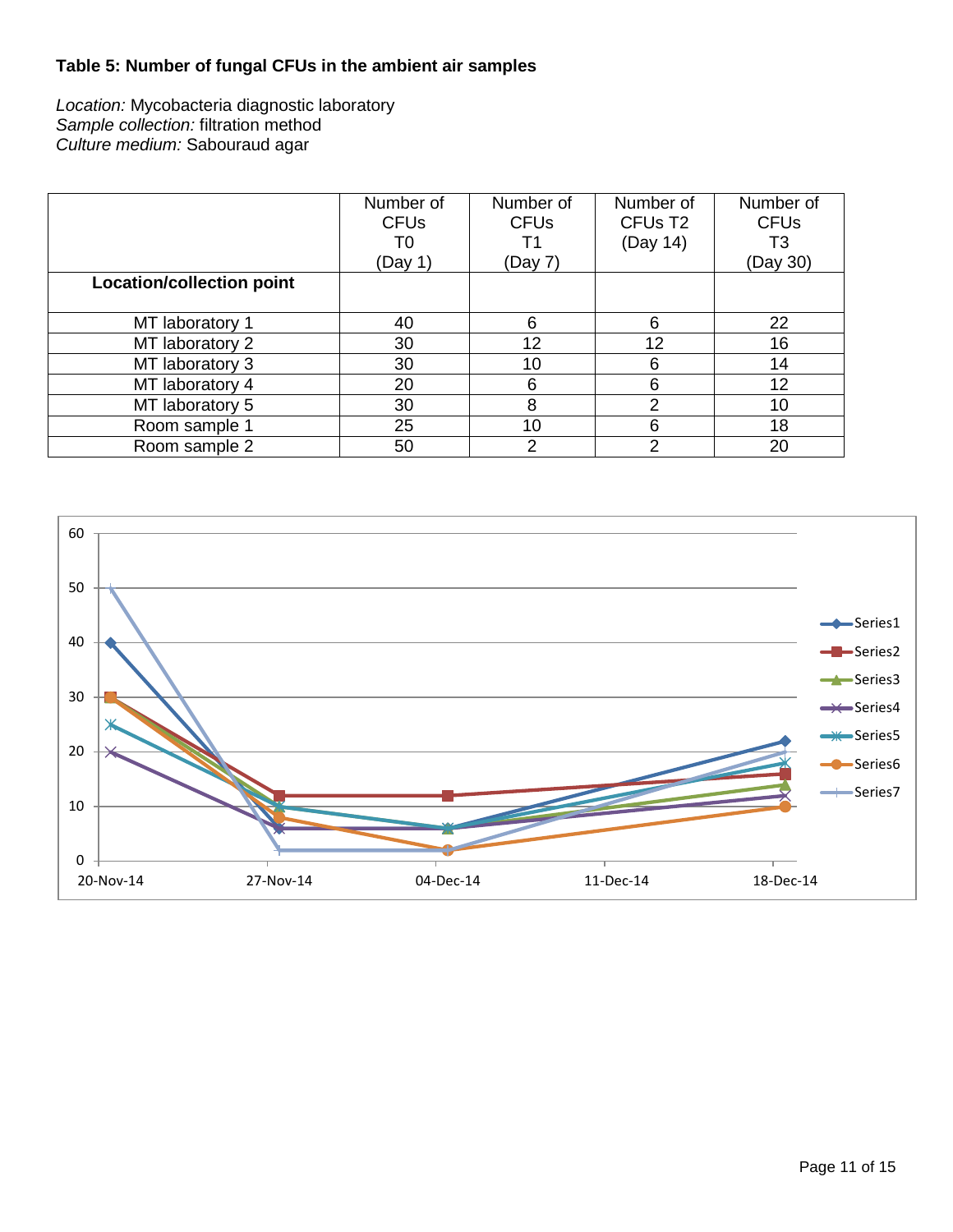### **Table 6: Number of bacterial CFUs in the ambient air samples**

*Location:* Mycobacteria diagnostic laboratory *Sample collection:* filtration method *Culture medium:* TSA

|                                  | Number of<br><b>CFU<sub>s</sub></b> | Number of<br><b>CFU<sub>s</sub></b> | Number of<br>CFU <sub>s</sub> T <sub>2</sub> | Number of<br><b>CFUs</b> |
|----------------------------------|-------------------------------------|-------------------------------------|----------------------------------------------|--------------------------|
|                                  | T0                                  | Τ1                                  | (Day 14)                                     | T3                       |
|                                  | (Day 1)                             | (Day 7)                             |                                              | (Day 30)                 |
| <b>Location/collection point</b> |                                     |                                     |                                              |                          |
|                                  |                                     |                                     |                                              |                          |
| MT laboratory 1                  | 80                                  | 20                                  | 8                                            | 70                       |
| MT laboratory 2                  | 85                                  | 16                                  | 14                                           | 58                       |
| MT laboratory 3                  | 100                                 | 46                                  | 14                                           | 42                       |
| MT laboratory 4                  | 100                                 | 20                                  | 16                                           | 36                       |
| MT laboratory 5                  | 115                                 | 30                                  | 8                                            | 58                       |
| Room sample 1                    | 95                                  | 38                                  | 16                                           | 32                       |
| Room sample 2                    | 160                                 | 56                                  | 26                                           | 44                       |

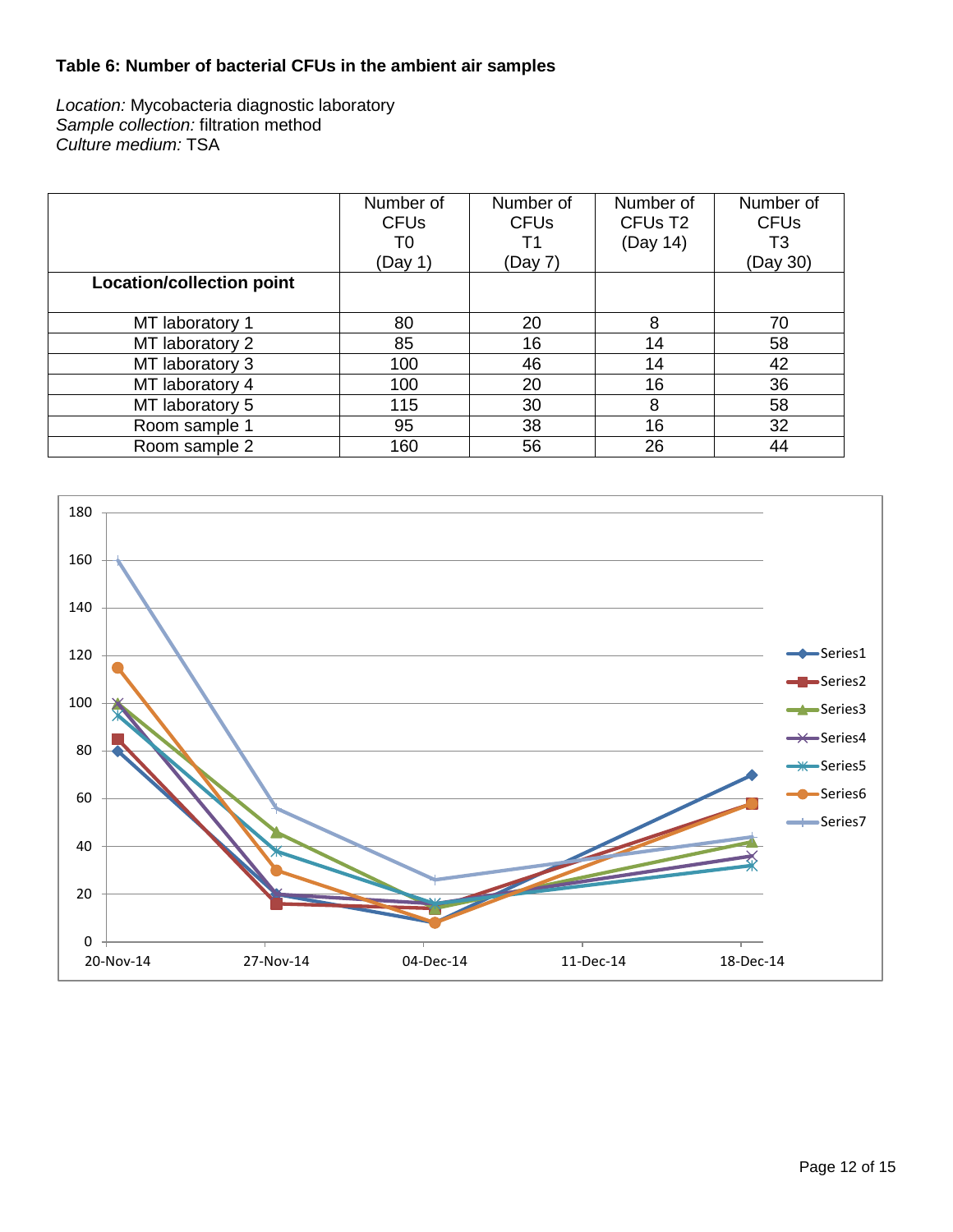### **Table 7: Number of fungal CFUs in the ambient air samples**

*Location:* Mycobacteria diagnostic laboratory *Sample collection:* sedimentation method (Omeliansky formula) *Culture medium:* Mueller-Hinton agar

|                     | <b>Number</b> | Number  | <b>Number</b> | <b>Number</b> | <b>Number</b> | <b>Number</b> | <b>Number</b> | <b>Number</b> |
|---------------------|---------------|---------|---------------|---------------|---------------|---------------|---------------|---------------|
|                     | Ωf            | of CFUs | Ωf            | of CFUs       | of            | of CFUs       | 0f            | of CFUs       |
|                     | colonies      | T0      | colonies      | Τ1            | colonies      | T2            | colonies      | T3            |
|                     | per dish      | (Day 1) | per dish      | (Day 7)       | per dish      | (Day 14)      | per dish      | (Day 30)      |
|                     | T0            |         | Τ1            |               | T2            |               | T3            |               |
|                     | (Day 1)       |         | (Day 7)       |               | (Day 14)      |               | (Day 30)      |               |
| Location/collection |               |         |               |               |               |               |               |               |
| point               |               |         |               |               |               |               |               |               |
| MT laboratory 1     | 4             | 282     | 3             | 211           |               | 70            | 2             | 141           |
| MT laboratory 2     | 4             | 282     | 3             | 211           | 0             | 0             |               | 70            |
| MT laboratory 3     | 3             | 211     | 2             | 141           |               | 70            | 3             | 211           |
| MT laboratory 4     | 6             | 422     | 2             | 141           |               | 70            | 2             | 141           |
| MT laboratory 5     | 5             | 352     | 2             | 141           | $\Omega$      | $\Omega$      | 2             | 141           |
| Room sample 1       | 5             | 352     | 3             | 211           | 2             | 141           | 3             | 211           |
| Room sample 2       | 5             | 352     | 3             | 211           | 2             | 141           | 3             | 211           |

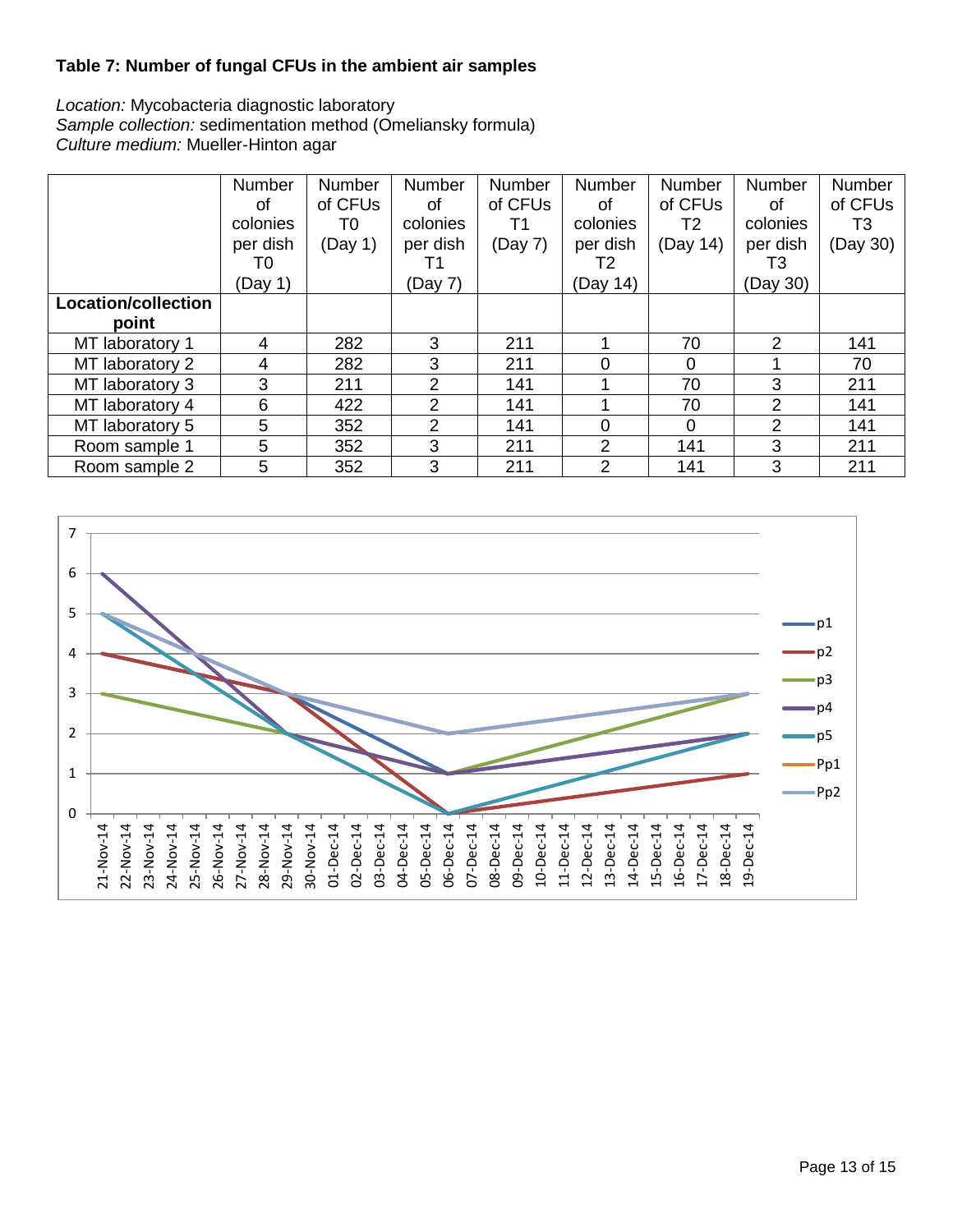### **Table 8: Number of beta-haemolytic bacterial CFUs in the ambient air samples**

*Location:* Mycobacteria diagnostic laboratory *Sample collection:* sedimentation method (Omeliansky method) *Culture medium:* Blood agar

|                     | <b>Number</b><br>Ωf | Number<br>of CFUs | Number<br>0f | Number<br>of CFU <sub>s</sub> | <b>Number</b><br>0f | Number<br>of CFUs | <b>Number</b><br>0f | Number<br>of CFUs |
|---------------------|---------------------|-------------------|--------------|-------------------------------|---------------------|-------------------|---------------------|-------------------|
|                     | colonies            | T0                | colonies     | Τ1                            | colonies            | T2                | colonies            | T3                |
|                     | per dish            | (Day 1)           | per dish     | (Day 7)                       | per dish            | (Day 14)          | per dish            | (Day 30)          |
|                     | T0                  |                   | Τ1           |                               | T2                  |                   | T3                  |                   |
|                     | (Day 1)             |                   | (Day 7)      |                               | (Day 14)            |                   | (Day 30)            |                   |
| Location/collection |                     |                   |              |                               |                     |                   |                     |                   |
| point               |                     |                   |              |                               |                     |                   |                     |                   |
| MT laboratory 1     | 4                   | 282               | 2            | 141                           | $\Omega$            | 0                 |                     | 70                |
| MT laboratory 2     | $\overline{2}$      | 141               |              | 70                            |                     | 70                | 4                   | 282               |
| MT laboratory 3     | 5                   | 351               | 2            | 141                           | $\Omega$            | 0                 |                     | 70                |
| MT laboratory 4     |                     | 493               | 3            | 211                           | 0                   | 0                 | 2                   | 141               |
| MT laboratory 5     | 5                   | 352               | 4            | 282                           | $\Omega$            | 0                 |                     | 70                |
| Room sample 1       | 15                  | 1056              | 6            | 422                           | 0                   | 0                 |                     | 70                |
| Room sample 2       | 8                   | 563               | 3            | 282                           |                     | 70                |                     | 70                |